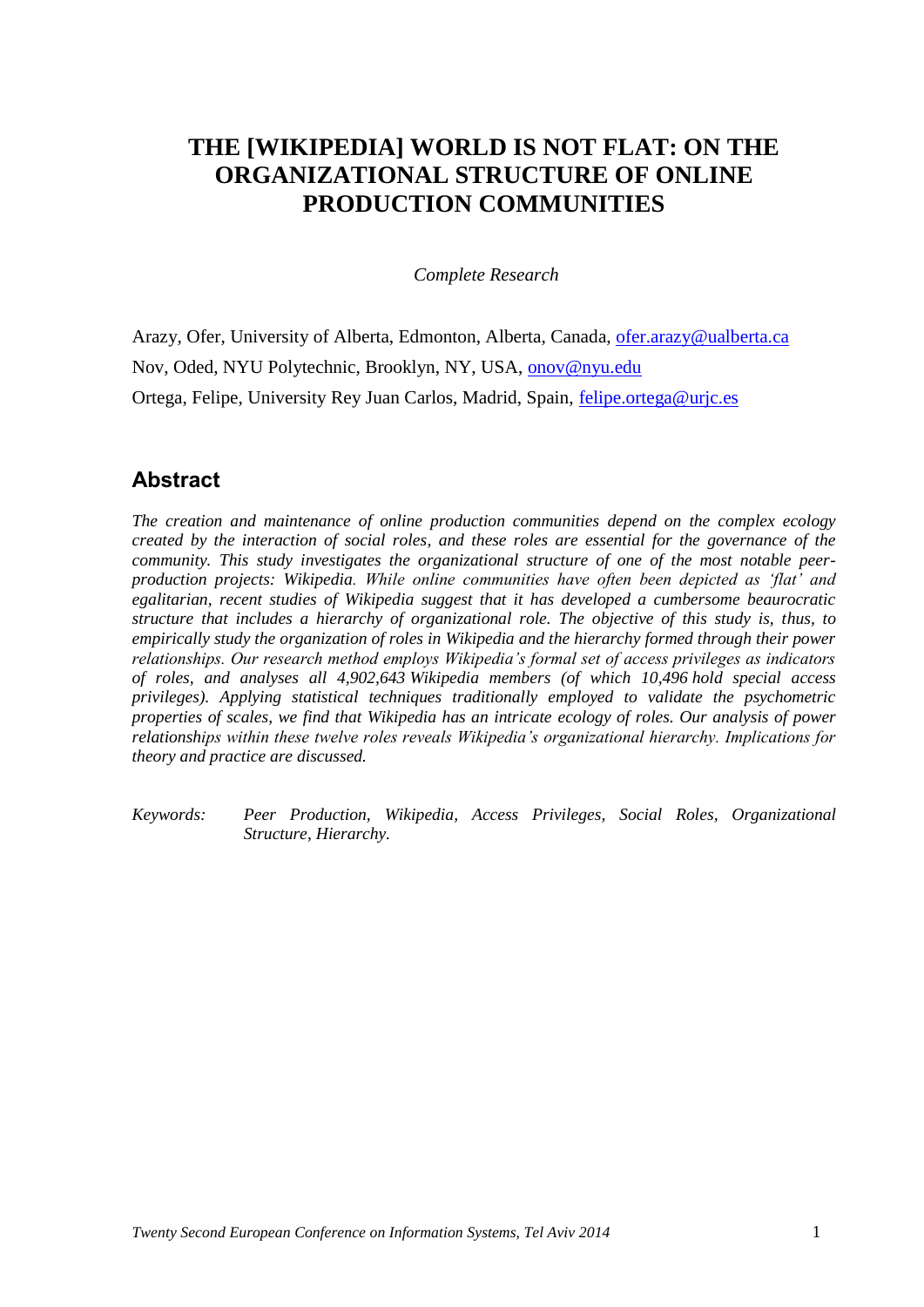## **1 Introduction**

Recent years have seen the emergence of a new community-based model for the production of knowledge-based goods, for example open-source software such as the Linux operating system or question-and-answer communities such as StackExchange [\(http://stackexchange.com/\)](http://stackexchange.com/). Wikipedia, the peer-produced online encyclopedia built on wiki technology, is often cited as the most notable example of this community-based model [\(Benkler 2006\)](#page-13-0). Wikipedia was able to recruit thousands of volunteers who contribute their knowledge, develop extensive policies and mechanisms for governing the collaborative authoring process, and produce millions of encyclopedic entries across a large number of languages. Wikipedia has become a prodigious one-stop-shop for knowledge: its articles are frequently at the top of search results and it is one of the world's most visited websites1. The success of Wikipedia has attracted the attention of organizational researchers and information systems scholars, who have been investigating Wikipedia's organizational model [\(Forte et al. 2009;](#page-13-1) [Arazy et](#page-12-0)  [al. 2011;](#page-12-0) [Ransbotham and Kane 2011;](#page-14-0) [Oreg and Nov 2008\)](#page-14-1).

Organizational structure – namely, the organization of roles and responsibilities – is a central issue in the governance of knowledge production on Wikipedia. Peer-production projects need to attract and retain volunteer participants with various interests and skill-sets, so that these contributors will share the responsibility for carrying out project tasks (including both production and administrative duties). As participants become more involved in the project and gain the community's trust, they gradually move from the periphery to the community core, gaining access to more sensitive and influential decisions [\(Amrit and van Hillegersberg 2010\)](#page-12-1). As Wikipedia grew, it developed a set of roles, defined through their access privileges, rights and responsibilities. These roles were not prescribed or directed by Wikipedia's founders, rather they grew organically from the community.

The classification of participants into roles and the power relationships between roles are essential elements of Wikipedia's governance model. These roles play an important part in the central processes that underlie Wikipedia's operation. First, roles help organize the production process, such that more trusted users can perform more sensitive tasks. For example, unregistered participants can contribute content but cannot create new articles, and tasks such as splitting an article into two separate wiki pages can only be performed by participants with special roles. Second, roles are essential for the management of work activities, as certain roles can grant others with rights, giving participants the ability to perform additional tasks. Third, roles are important in establishing of Wikipedia's policies and norms, as certain decisions related to the enactment of procedures are only open to privileged roles. Finally, roles are essential in policing and enforcing the norms [\(Butler et al. 2008\)](#page-13-2), such that some roles are particularly designed to: manage quality assurance tasks [\(Stvilia et al. 2008\)](#page-14-2); fight vandals [\(Gleave et al. 2009\)](#page-13-3); protect against biases and external influences (e.g. when firms are trying to influence the information concerning their products); and manage conflicts [\(Arazy et al. 2013;](#page-13-4) [Arazy et al. 2011\)](#page-12-0).

Despite the importance of roles in Wikipedia's governance model, to date there has been little research of the various roles in Wikipedia and their power relationships. Wikipedia's own description of the user access levels2 is quite confusing, including a large number of privileges (or "flags"), some of which relate to tools that are no longer in use (e.g. 'afttest', 'afttest-hide'), some privileges that are associated with external actors rather than active participants in Wikipedia's collaborative-authoring process (e.g. 'researcher', 'educator'), and some that are very similar in terms of their role in the community (e.g., 'checkuser' and 'oversight'). Furthermore, it is difficult to discern the ladder of

-

<sup>&</sup>lt;sup>1</sup> Wikipedia is consistently ranks in the top ten sites according to Alexa ( $\frac{http://www.alexa.com/top sites)}{http://www.alexa.com/top sites)}$ , and considerably higher than any other reference site. The number of unique visitors in October 2013 was 530,470. 2

[http://en.wikipedia.org/wiki/Wikipedia:User\\_access\\_levels](http://en.wikipedia.org/wiki/Wikipedia:User_access_levels)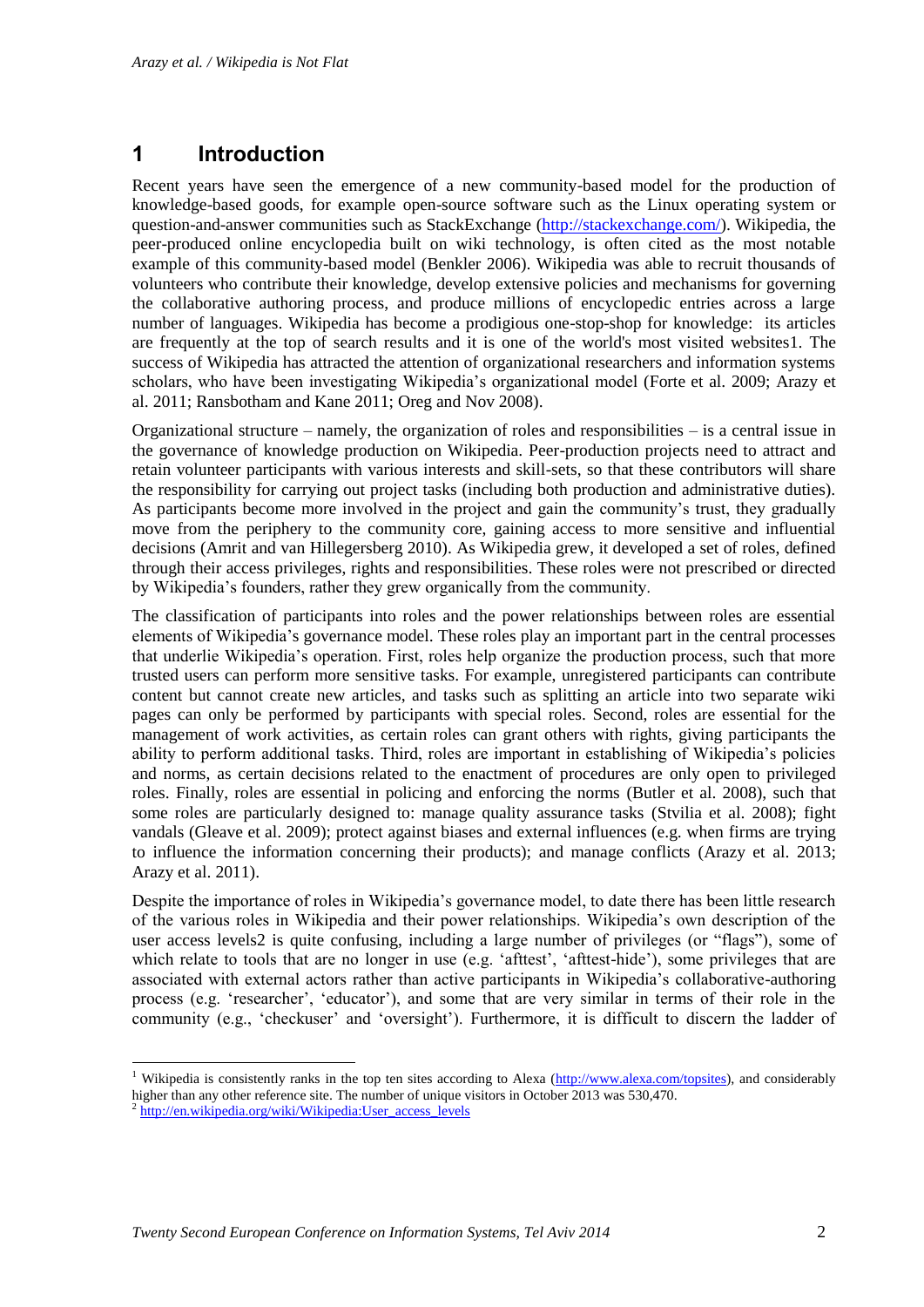power between roles from Wikipedia's own description of access levels. Prior research in the area does provide some description of Wikipedia roles, but these earlier studies have often been more interested in particular Wikipedia procedures, analyzing only those roles that are relevant for that procedure [\(Stvilia et al. 2008;](#page-14-2) [Forte et al. 2009\)](#page-13-1). This past research, therefore, provides an incomplete picture of participants' access levels and does not advance our understanding of how different privileges are organized to form Wikipedia's 'organizational chart'.

The objective of this study is, thus, to enhance our understanding of the organizational structure of mature online production communities, through the analysis of Wikipedia, one of the most prominent examples of peer production. The setting for our empirical study is the English version of Wikipedia, and we employ a dual method approach for determining roles and their organization by: (I) collecting and analyzing large-scale empirical data of all contributors to Wikipedia and (II) examining in details the various Wikipedia pages describing access privileges, their rights and responsibilities, and the procedure for granting these privileges. Our results delineate Wikipedia's organizational structure, categorizing the many access privileges into a smaller set of higher-order roles and describing the hierarchical relationships between these roles. Our findings inform theoretical frameworks of the organization of online production communities, and yield import insights for practitioners involved in managing online communities.

## **2 Related Work**

#### **2.1 Social Roles and Organizational Structure**

The concept of social role has been the subject of extensive analysis in sociology for over a century (c.f. [\(Blau et al. 1995\)](#page-13-5). The meaning of 'social role' is broad and varies between areas. Social roles encapsulate the social context, history of actions, structures of interaction, and the attributes people bring to the interaction by providing a meaning system, which both constrains and enables action [\(Merton 1968\)](#page-14-3). The importance of this concept lies in its utility: the classification of types of social relations and behaviors into a smaller set of roles reduces the analytic complexity of social systems and facilitates the comparative study of populations across time and setting [\(Lerner 2005\)](#page-14-4). Roles – and more generally, social life – could be understood through two primary dimensions: structure and culture. The structural definition of roles pertains to commonalities in behavior patterns; while the cultural dimension refers to roles that are recognized in social (or organizational) settings and differ in terms of their accessibility (the extent to which it is easy for one to accept the role) and situational contingency (the contextual factors that affect action). Roles are resources that help people accomplish their goals and are tools used in the establishment of social structure [\(Baker and Faulkner 1991\)](#page-13-6), thus social (or organizational) structure could be viewed as an ecology of roles.

Formal organizations are generally understood to be systems of coordinated and controlled activities that arise when work is embedded in complex networks of technical relations and boundary-spanning exchanges [\(Meyer and Rowan 1977\)](#page-14-5). Organizational structure affects organizational action in two primary ways. First, it provides the foundation on which standard operating procedures and routines rest. Second, it determines which individuals play which roles and who gets to participate in which decision-making processes. Thus the structure determines the extent to which individuals at different organizational positions are able to influence the organization's actions [\(Miles et al. 1978\)](#page-14-6). The organizational literature describes various organizational structures, such as functional, divisional, and matrix structures. Recent technological advancements have given rise to new organizational forms such as network and virtual organizations [\(Amaral and Uzzi 2007\)](#page-12-2). Although extant models of organizational roles and structures may provide a starting point for understanding organizational structure in online production communities, these models are not necessarily applicable to the peerproduction context. In fact, growing evidence shows that the structure and processes of online production communities deviate from the predictions of traditional theories of group work [\(Arazy et](#page-12-0)  [al. 2011;](#page-12-0) [Von Krogh and Von Hippel 2006\)](#page-14-7), highlighting the need to develop refined theories of organizational roles and structure for this particular setting.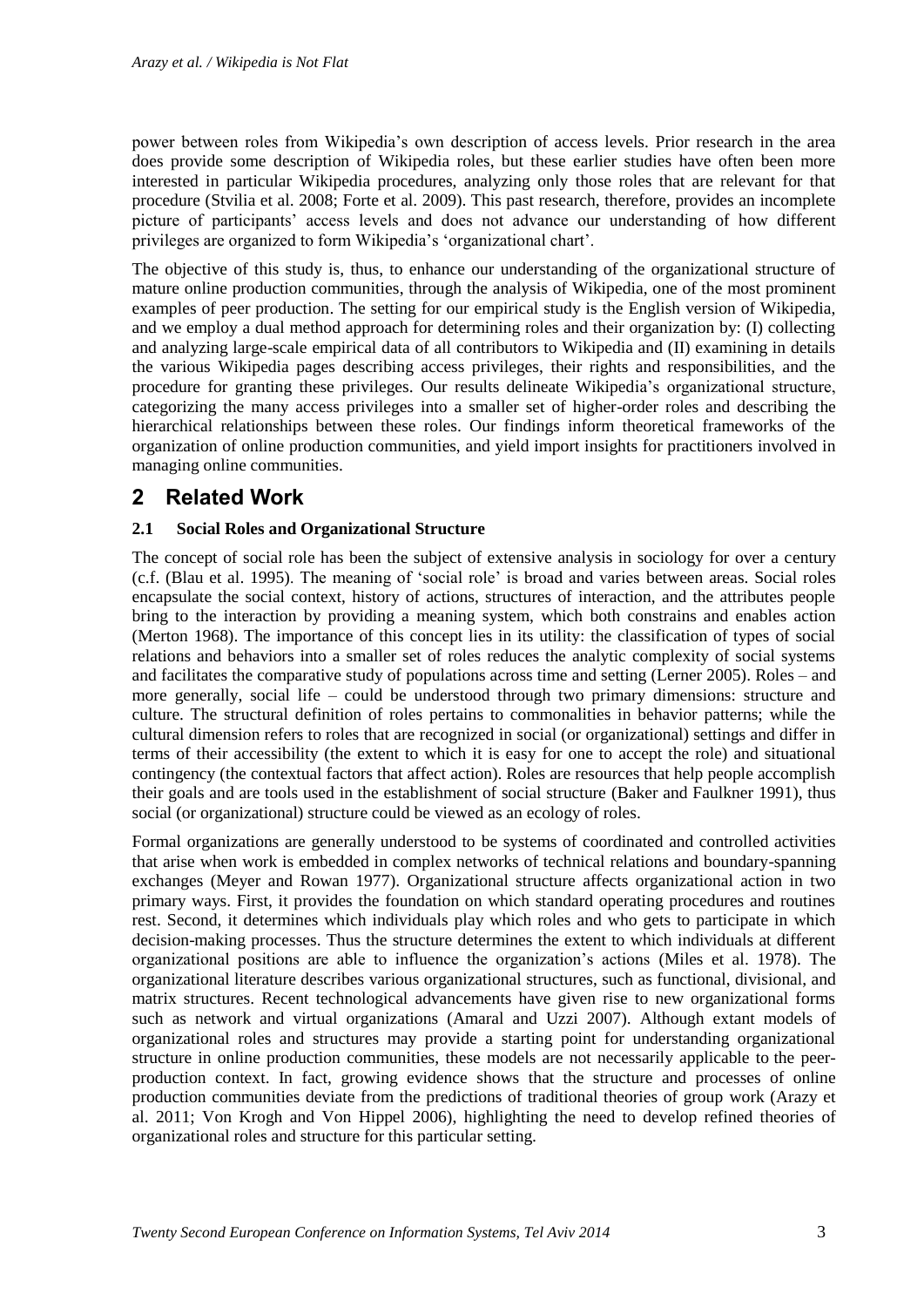#### **2.2 Roles and Organizational Structure in Online Production Communities**

Online communities, and in particular production communities, have been investigated extensively in recent years. Relevant to our inquiry of roles and organizational structure within peer-production are prior works that have studied community members' roles. Previous investigations of online communities have discovered that users often follow very distinctive patterns of activity, playing roles in their online community [\(Welser et al. 2007\)](#page-14-8). Production communities are often described in terms of a core-periphery structure, which entails a dense, cohesive core, and a sparse, unconnected periphery [\(Borgatti and Everett 2000\)](#page-13-7). Contributors play different roles, with the majority of contributors, who are not very active, at the community's periphery, and a small minority who take on additional responsibilities and privileges constituting the core [\(Long and Siau 2007\)](#page-14-9). Most prior studies in the area focused on the quantity and types of activities performed by participants. For example, [Kriplean et al. \(2008\)](#page-13-8) divided Wikipedia production activities into broad categories, including: editing work, social and community support actions, border patrol, administration, collaborative actions, etc; [Arazy et al. \(2010\)](#page-12-3) have classified wiki editing tasks into several categories, and employed this classification to assess a user's overall contribution; [Liu and Ram \(2011\)](#page-14-10) identified a similar set of actions in Wikipedia and defined roles based on participants' activity patterns (e.g. all-round editors, watchdogs, starters, content justifiers, copy editors, and cleaners); [Arazy et al. \(2011\)](#page-12-0) categorized contributors into two primary classes: administrative (or community) vs. content-oriented; and [Welser et al. \(2011\)](#page-14-11) applied a combination of interpretive and network analysis methods to identify four key roles: substantive experts, technical editors, vandal fighters, and social networkers. Much less work has been devoted to studying contributors' formal duties [\(Butler et al. 2007\)](#page-13-9). A few prior works provide a description of Wikipedia's formal roles [\(Stvilia et al. 2008;](#page-14-2) [Forte et al. 2009;](#page-13-1) [Niederer and Van Dijck 2010\)](#page-14-12), but these prior studies have often been primarily interested in a particular Wikipedia mechanism, analyzing only those roles that are relevant for that procedure. For example, [Stvilia et al. \(2008\)](#page-14-2) provided a detailed review of quality assurance (QA) processes within Wikipedia and described three of the roles that are relevant for QA work: *registered users, anonymous users,* and *administrators*; [Forte et al. \(2009\),](#page-13-1) in their analysis of Wikipedia governance mechanisms, described 6 access levels: *Administrator*, *Bureaucrat*, *Steward*, *Oversight*, *Checkuser*, and *Developer*; and [Niederer and Van Dijck \(2010\)](#page-14-12) who investigated the role of software robots provide a partial description of nine access rights, which they organize in a hierarchy of privileges. While these prior studies are relevant for our investigation, their analysis does not span the entire spectrum of Wikipedia roles.

In recent years there have been several attempts to provide a conceptual framework of organizational roles within online communities arriving from both industry and academia. In industry, one noticeable framework is Forrester Research's 'Social Technographics Ladder' [\(Li et al. 2007\)](#page-14-13) that proposes seven ordinal stages of participation: *inactives*, *spectators*, *joiners*, *collectors*, *critics*, *conversationalists*, and *creators*. In academia, [Preece and Shneiderman \(2009\)](#page-14-14) provide an overall framework of participation in online communities by synthesizing prior works in the area. They organize activities in successive levels of involvement, termed the "Reader to Leader" (R2L) framework. In this funnel-like process new community participants join and begin their career as readers or "lurkers". Some of these readers then become more active and make minor contributions, and some of these active participants go further and take on leadership and facilitative roles. Interestingly, despite its influence on research of online communities, the R2L framework has not been examined empirically, and the extent to which organizational structure in online communities corresponds to this framework is not clear.

In sum, while organizational structure is a pivotal topic in the study of firms, to date there has been relatively little work on the structure of online production communities. Existing empirical studies of Wikipedia tend to focus on participants' transient activities as enacted roles at the moment, rather than on their formal role [\(Kane et al. in press\)](#page-13-10). The few studies that do address issues related to formal roles and responsibilities, do not provide a comprehensive account of Wikipedia's organizational structure.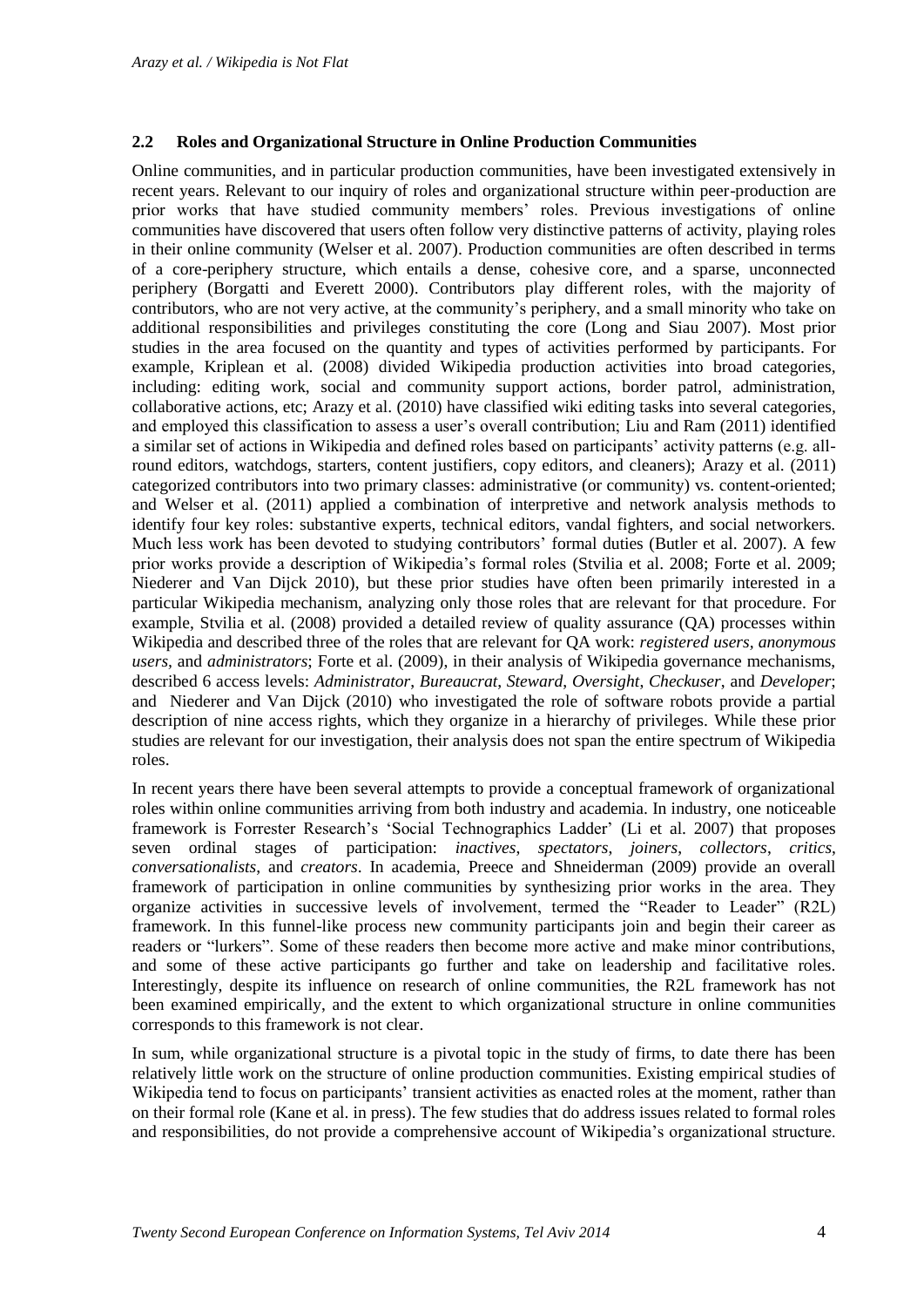Existing conceptualizations of roles in online communities are for the most part linear and focus on the axis between the periphery and the community's core, overlooking distinctions that may exist between different roles that occupy a similar position on the core-periphery axis. Furthermore, existing conceptualizations tend to view online production communities as egalitarian, ignoring the power relations that may exist between roles and the organizational hierarchy that emerges from these power relations. For example, studies of open source software describe the progression between roles as a lateral movement [\(Dahlander and O'Mahony 2011;](#page-13-11) [O'Mahony and Ferraro 2007\)](#page-14-15).

## **3 Research Method and Results**

In order to address the gaps in the literature and advance our understanding of the organizational structure of online communities, we performed an empirical study of Wikipedia, investigating how different privileges are organized to form Wikipedia's 'organizational chart'. The focus of this empirical investigation is the English Wikipedia and the community of editors contributing to it. We base our data gathering and analysis on (I) Wikipedia's system logs, as harvesting these logs can reveal important insights about members' ongoing behavior in its natural setting, and (II) a detailed analysis of Wikipedia's internal procedures, and in particular the wiki pages devoted to the various roles and access privileges<sup>3</sup>. Our method includes two stages: first, we analyze the Wikipedia user access levels and group them into higher-level roles; second, we organize these roles according to their power relations to form Wikipedia's 'organizational chart'.

#### **3.1 Delineating Wikipedia Roles**

-

Our analysis of roles is based on Wikipedia's definitions of access privileges. Over time, the Wikipedia community has developed a comprehensive set of procedures for governing the collaborative editing process, including a well-defined scheme of access privileges [\(Butler et al. 2008\)](#page-13-2). Each contributor may hold multiple access privileges. Wikipedia's formalized access privileges enable us to examine both the cultural and structural dimensions in the definition of social roles. First, social roles are cultural objects that are recognized and accepted by the community [\(Callero 1994\)](#page-13-12); Wikipedia's access privileges were developed by the community through deliberation, are presented on the community's website, and are formal aspect of the Wikipedia institution. Second, people who consistently adopt particular roles develop distinctive modes of participating in social settings, which result in patterns of behavior and relations, thus social roles constrain and enable behavior. Wikipedia's access privileges – by their definition – constrain and enable action; thus, users that hold similar access privileges are bound to exhibit some commonalities in behavior patterns (especially those users that hold the special access permissions).

The first step of our study required that we review the various access privileges and screen for only those privileges that are relevant for our analysis, i.e. human actors that are active contributors. As part of this screening we excluded: software bots [\(Niederer and Van Dijck 2010;](#page-14-12) [Geiger 2013\)](#page-13-13) access levels that are no longer used (e.g. related to the now inactive User Feedback feature: 'afttest' and 'afttest-hide'); and special access privileges given to external parties (e.g. researchers or educators). Table 1 below lists the set of nineteen access privileges included in our analysis. Note that while some access privileges are local to the English Wikipedia, some are defined at a global level.

While access privileges portray a detailed picture of the permissions to perform tasks, our interest is in higher-level classification of organizational roles, where several privileges may be associated with a single role. The next step was therefore to (a) group access permissions into a smaller set of classes, each class corresponding to an organizational role; and (b) identify the power relationships between these various roles, thus delineating Wikipedia's hierarchical organizational structure.

<sup>&</sup>lt;sup>3</sup> [http://en.wikipedia.org/wiki/Wikipedia:User\\_access\\_levels](http://en.wikipedia.org/wiki/Wikipedia:User_access_levels) and the links to then pages describing in detail each privilege.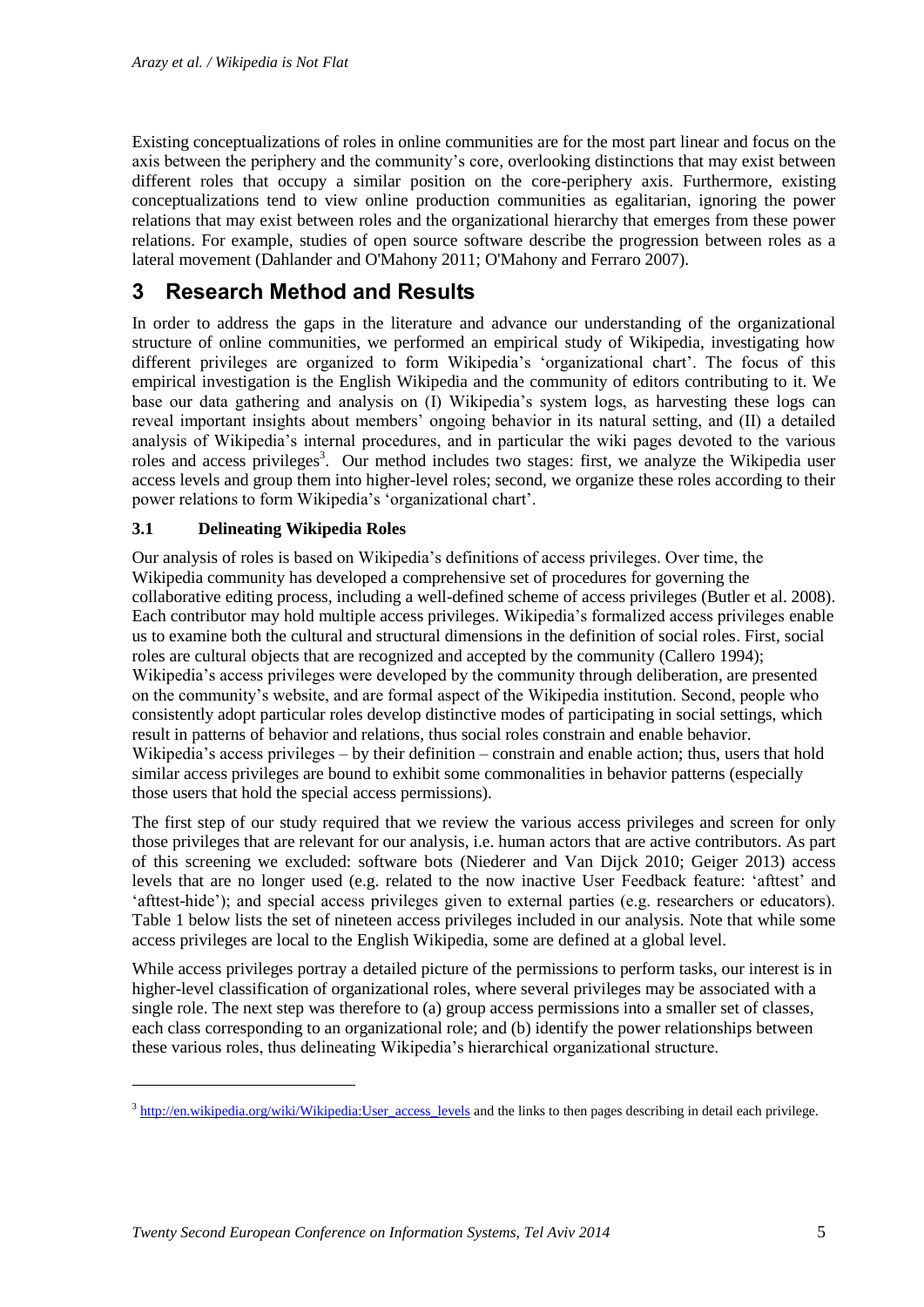| <b>Access level</b><br>(aka)       | L/<br>G     | <b>Description</b>                                                                                                                                                                                                                                                                                      |
|------------------------------------|-------------|---------------------------------------------------------------------------------------------------------------------------------------------------------------------------------------------------------------------------------------------------------------------------------------------------------|
| $\ast$<br>(Unregistered User)      | $\mathbf L$ | Contributors who have not created an account are identified by their IP address.<br>Unregistered users may read all standard Wikipedia pages and edit pages that are<br>not protected (with few restrictions) and they may create most types of talk pages.                                             |
| user<br>(New User)                 | L           | Users that can immediately create pages in almost any namespace (with fewer restrictions<br>on editing activities). They are also granted very limited clerical access privileges (e.g.<br>marking others' edits as 'small') and may interact with other users.                                         |
| autoconfirmed                      | L           | Users that are given access to actions otherwise restricted (move pages, edit semi-protected<br>pages, upload files, or upload a new version of an existing file).                                                                                                                                      |
| confirmed                          | L           | Accounts that require some intervention in order to be approved and have the same rights as<br>the 'autoconfirmed' pseudo-group.                                                                                                                                                                        |
| IPpblock-exempt                    | $\mathbf L$ | Users that were inappropriately affected by a block intended to prevent vandalism or<br>disruption and were manually exempt from the block.                                                                                                                                                             |
| filemover                          | L           | Users that are experienced in working with files and are allowed to rename them, with some<br>restrictions (cannot move a file if the same file exists on Commons).                                                                                                                                     |
| accountcreator                     | L           | Users who are not affected by account creation limits (e.g. 6 daily account creation per IP<br>address), and can create accounts for others.                                                                                                                                                            |
| rollback                           | $\mathbf L$ | Users who may revert revisions using the rollback feature.                                                                                                                                                                                                                                              |
| reviewer                           | $\mathbf L$ | Users who are able to review other users' edits to articles placed under 'pending changes<br>protection'. The reviewing process is intended to ensure edits don't contain vandalism,<br>policy violations or other obviously inappropriate content.                                                     |
| autoreviewer<br>(AutoPatrolled)    | $\mathbf L$ | User that are highly active and who could be trusted not to submit inappropriate material,<br>such that it is more efficient to mark their edits as approved preemptively. They can also<br>have their pages automatically patrolled on the New Pages List.                                             |
| abusefilter<br>(EditFilterManager) | L           | Users who can create, modify, and delete edit filters (i.e. set specific controls on user<br>activity and create automated reactions for certain behaviors).                                                                                                                                            |
| sysop (Administrator)              | L           | Users have access to a number of tools to allow them to carry out additional functions<br>(e.g. page deletion, page protection, blocking and unblocking, modify protected pages).                                                                                                                       |
| bureaucrat                         | L           | Users that are allowed to perform certain actions on other users' accounts (e.g. rename<br>users). They can add other users to the 'sysop' and 'bureaucrat' groups (but cannot remove<br>them) and can add/remove from the 'bot' group.                                                                 |
| oversight                          | L           | Users who can hide revisions of pages from all users, and can see hidden revisions. This<br>expunges information from any form of usual access (even by administrators) and is used<br>within strict limits to remove defamatory material, protect privacy, and remove serious<br>copyright violations. |
| checkuser                          | L           | Users that can view the IP addresses used by other users. This is used to establish whether<br>two or more accounts are being operated by one individual or group of people, and then to<br>protect Wikipedia against disruptive or abusive behavior.                                                   |
| steward                            | $\mathbf G$ | Stewards are appointed globally across all public Wikimedia wikis. They may grant and<br>revoke any permission to or from any user or group, and generally act only when there is no<br>user on a particular wiki that can make the necessary change.                                                   |
| importer & transwiki               | G           | Highly-trusted users that are permitted to move pages between Wikimedia wikis (for<br>instance, to copy an article written in English on another-language wiki, while preserving<br>full edit history).                                                                                                 |
| ombudsman                          | G           | Ombudsmen investigate complaints about violations of privacy policy on any Wikimedia<br>project. They have additional (global) rights, such as: search deleted pages, check user's IP<br>addresses (checkuser), and view deleted entries.                                                               |
| founder                            | G           | Class reserved for Jimmy Wales. Founder is responsible for defining high-level policies and<br>norms and for overall direction of the community                                                                                                                                                         |

*Table 1. Wikipedia's access privileges (L=English Wikipedia; G=the entire Wikipedia).*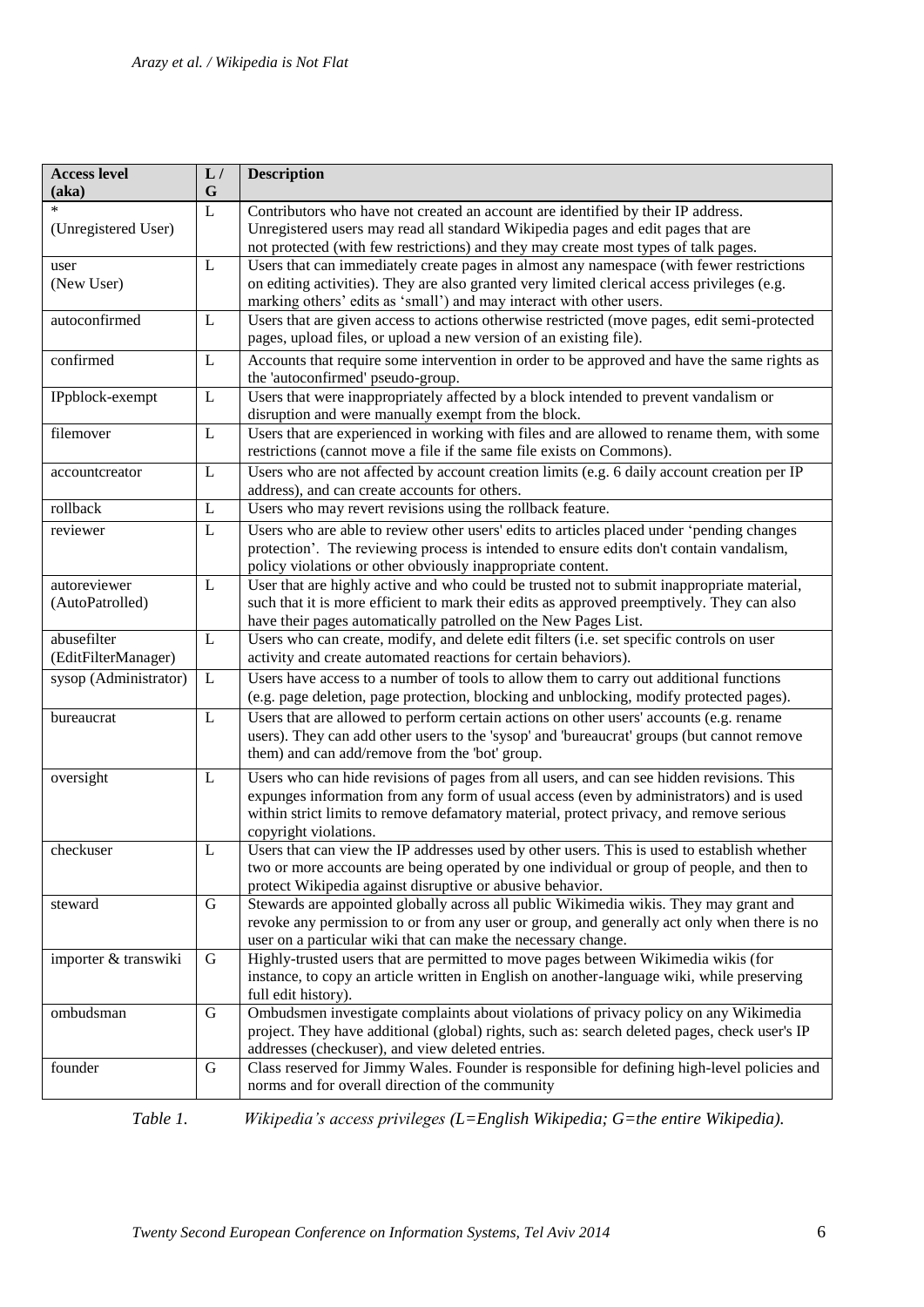In line with the definition of roles as representing commonalities in action, our method for grouping access privileges was based on Wikipedians' actual practices, assuming that if Wikipedians tend to hold a set of privileges together, then these privileges are likely to represent a single higher-order role. We first extracted from Wikipedia's API the list of all users and the access privileges associated with the English Wikipedia, as well as meta-wiki level privileges (e.g. ombudsman, import). Our analysis was based on data extracted on April, 2012. It included 4,902,643 Wikipedia members, 10,496 of which had special privileges. We performed exploratory factor analysis (EFA) of the special privileges<sup>4</sup>, making no prior assumptions on the relationships between privileges. Anonymous and new users (i.e. 'user' and 'autoconfirmed') were excluded from this analysis: for those starting as anonymous users, it is not possible to track additional privileges that were granted later, since there is no way to associate the IP address used originally by the anonymous users with the user name they later registered. New users were excluded from the factor analysis due to the following reasons: (a) to make the analysis more tractable (scaling down from close to five million to just over ten thousand users) and (b) new users represent a role class that is distinct from the classes associated with higher privileges. Table 2 presents results of the factor analysis.

| <b>Access</b>     | #     |              | <b>Factors</b> |             |     |        |              |             |  |  |
|-------------------|-------|--------------|----------------|-------------|-----|--------|--------------|-------------|--|--|
| <b>Privileges</b> | cases | $\mathbf{A}$ | B              | $\mathbf C$ | D   | E      | $\mathbf{F}$ | $\mathbf G$ |  |  |
| confirmed         | 260   | .73          |                |             |     |        |              |             |  |  |
| ipblockexempt     | 269   | .51          | .34            |             |     |        |              |             |  |  |
| filemover         | 258   |              | .68            |             |     |        |              |             |  |  |
| accountcreator    | 96    |              | .70            |             |     |        |              |             |  |  |
| rollbacker        | 4,511 | 42           | .27            | $-.55$      |     | $-.54$ |              |             |  |  |
| reviewer          | 5,514 | $-.28$       |                | .64         |     | $-.36$ |              |             |  |  |
| autoreviewer      | 2,682 |              |                | .75         |     |        |              |             |  |  |
| checkuser         | 42    |              |                |             | .86 |        |              |             |  |  |
| oversight         | 37    |              |                |             | .87 |        |              |             |  |  |
| abusefilter       | 142   |              |                |             |     | .58    |              |             |  |  |
| sysop             | 1,479 |              |                |             |     | .82    |              |             |  |  |
| bureaucrat        | 34    |              |                |             |     | .31    |              |             |  |  |
| import_transwiki  | 3     |              |                |             |     |        | .83          |             |  |  |
| steward           | 37    |              |                |             |     |        | .63          | .37         |  |  |
| ombudsman         | 6     |              |                |             |     |        |              | .90         |  |  |
| founder           | 1     |              |                |             | .46 |        |              |             |  |  |

*Table 2. Results of exploratory Factor analysis after Varimax rotation; for clarity, values below 0.25 suppressed; values above 0.5 in bold; circled represent discrepancies.*

-

<sup>4</sup> For the factor analysis, we used SPSS version 21 (www.ibm.com/software/analytics/spss/)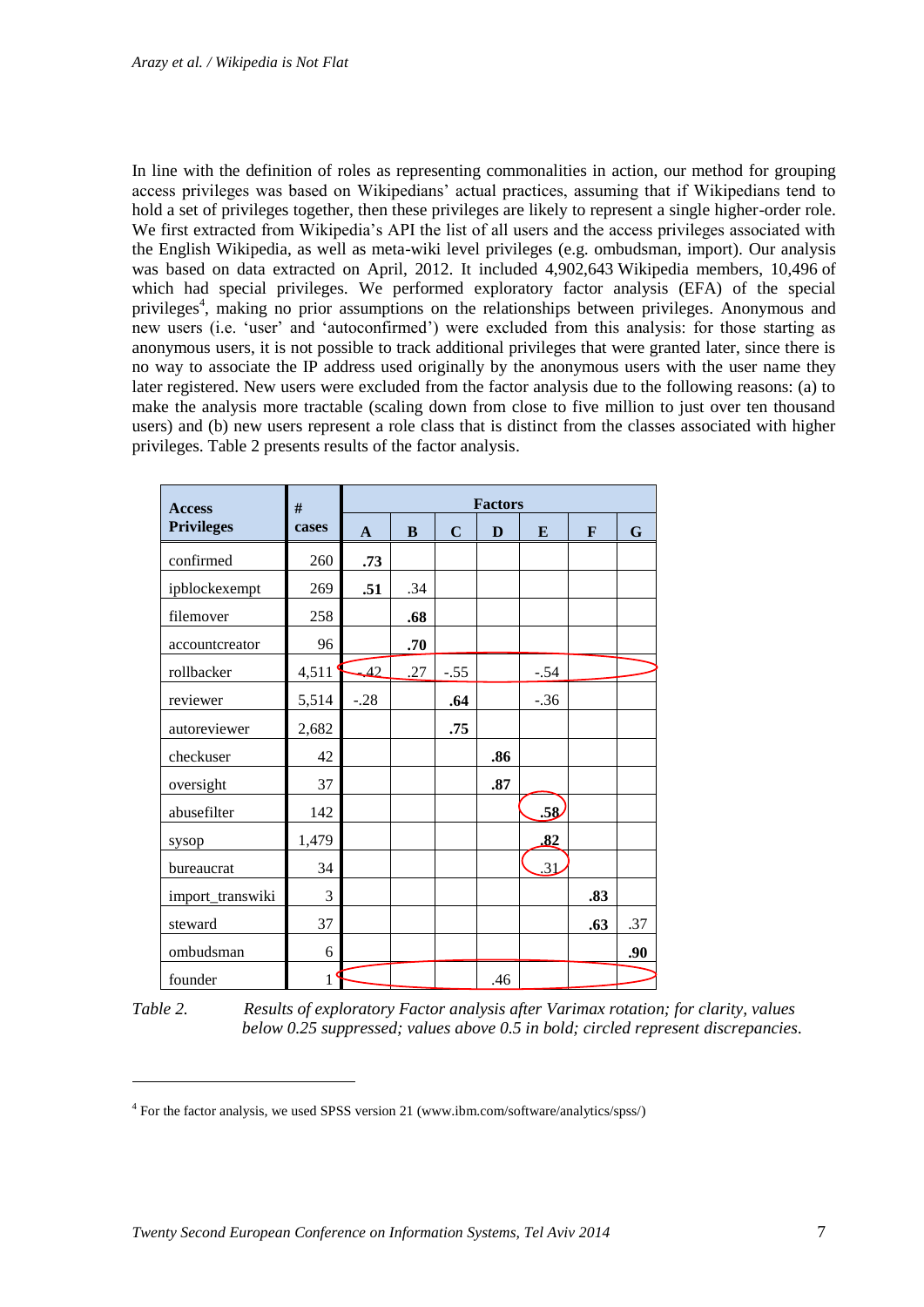The factor analysis grouped the special privileges onto seven high-level factors, together explaining 58% of the variance in the data. While the EFA provided a useful starting point for grouping access privileges into role categories and in most cases were privileges that represent a closely-related role were grouped together (e.g. 'checkuser' and 'oversight'), there were some borderline cases where privileges did not map clearly onto a factor. Namely, three privileges did not load on any factor above the 0.5 threshold: 'rollbacker' (max loading 0.27), 'bureaucrat' (0.31) and 'founder' (0.46). An additional access privilege – 'abusefilter' – loaded with 0.58 on Factor E together with 'sysop', but the two access privileges do not seem to represent the same role (correlation between the two privileges was 0.26). In order to resolve these discrepancies and determine the groupings of privileges onto higher-order roles, we analyzed in detail Wikipedia's descriptions of the various privileges, considering the rights and responsibilities associated with each user privilege. In doing so, we combine the structural approach that was based on quantitative analysis of participants' use of access privileges with an interpretative approach that captures the behavioral notion of a role. This hybrid approach to role definition makes it possible to identify meaningful roles in online communities [\(Gleave et al.](#page-13-3)  [2009\)](#page-13-3). Through the interpretive process, we resolved some of the discrepancies in the EFA. Namely: 'bureaucrat' was associated with Factor E (together with 'sysop'), and new role categories were created for the 'rollabacker', 'abusefilter' and 'founder' privileges. Table 3 presents the results of this analysis, grouping access privileges into role classes and assigning a name to each role class.

| Role<br><b>Description</b>       |                                                                                                                      | <b>Access Privileges</b> |  |  |  |
|----------------------------------|----------------------------------------------------------------------------------------------------------------------|--------------------------|--|--|--|
| <b>Unregistered Users</b>        | Non community members                                                                                                | $\ast$                   |  |  |  |
|                                  | Newly registered users                                                                                               | user                     |  |  |  |
| New Registered Users             |                                                                                                                      | autoonfirmed             |  |  |  |
|                                  | New users who had to be manually registered to                                                                       | confirmed                |  |  |  |
| <b>Manually Registered Users</b> | bypassed some restrictions                                                                                           | IPpblock-exempt          |  |  |  |
| <b>Technical Administration</b>  | Privileged users responsible for the administration of                                                               | filemover                |  |  |  |
|                                  | the technical aspects (e.g. user accounts, files)                                                                    | accountcreator           |  |  |  |
| <b>Border Patrol</b>             | rollback<br>Users responsible for fighting vandalism by reverting<br>malicious edits                                 |                          |  |  |  |
| Quality Assurance                | Privileged users responsible patrolling Wikipedia and                                                                | reviewer                 |  |  |  |
|                                  | for ensuring content quality                                                                                         | autoreviewer             |  |  |  |
| QA Technicians                   | abusefilter<br>Users who develop automated tools (i.e. edit filters) to<br>assist quality assurance work             |                          |  |  |  |
|                                  | Highly involved users that are responsible for the                                                                   | sysop                    |  |  |  |
| <b>Administrators</b>            | social administration of the English Wikipedia<br>community                                                          | bureaucrat               |  |  |  |
|                                  | Highly trusted users who are working to keep                                                                         | oversight                |  |  |  |
| <b>Security Force</b>            | malicious users out and combat intentional<br>manipulations of content                                               | checkuser                |  |  |  |
| <b>Directors</b>                 | Key users responsible for oversight of the Wikimedia                                                                 | steward                  |  |  |  |
|                                  | organization                                                                                                         | importer & transwiki     |  |  |  |
| Privacy Commissioner             | High-ranking users who investigate complaints about<br>violations of privacy policy                                  | ombudsman                |  |  |  |
| <b>Benevolent Dictator</b>       | Jimmy Wales; responsible for defining high-level<br>policies and norms and for overall direction of the<br>community | founder                  |  |  |  |

*Table 3. The organization of access privileges into higher-order role classes.*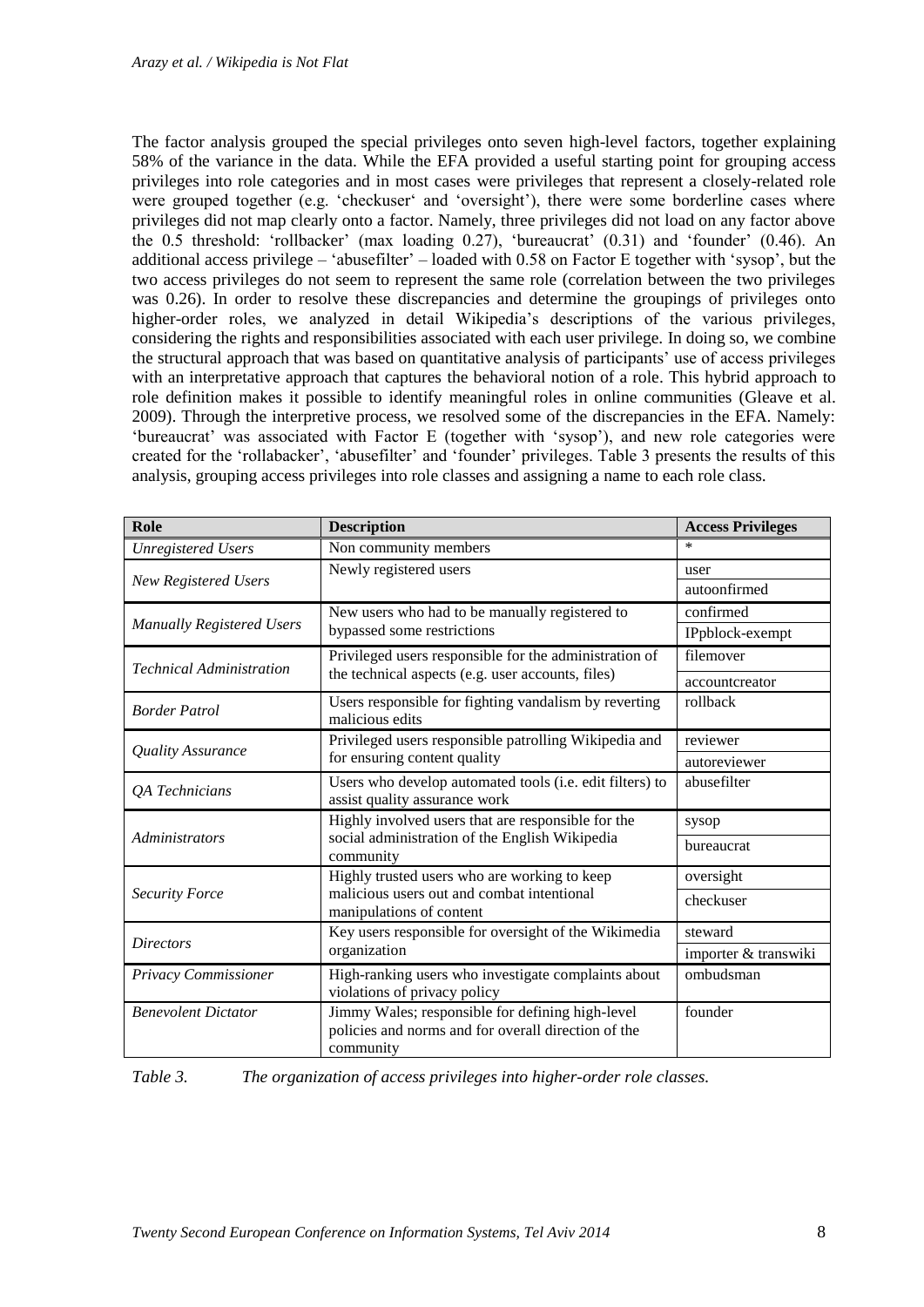In order to ensure that that our revised grouping of role classes is a natural one, we wanted to verify that (I) each class is characterized by high internal consistency (i.e. access privileges associated with the same role are correlated) and (II) the different groups represent distinct classes (i.e. different role classes are not correlated with one another). We applied several techniques which are commonly used in behavioral studies, where each access privilege is viewed as a measurement item of a scale and each role class is viewed as a construct (see Table 4 below for details). In these analyses, we employed Partial Least Squares (PLS) [\(Abdi 2003\)](#page-12-4) with the software tool SmartPLS (). To assess internal consistency, we analyzed the composite reliability of the multi-item role categories (Directors, Executives, Administrators, QA, Tech. Administration and Manual Registered Users), and found the values to be above the  $0.5$  threshold  $(0.65, 0.78, 0.56, 0.74, 0.71,$  and  $0.66$ , respectively), demonstrating reasonable internal consistency. Convergent validity for all role 'constructs' was also good. The average variance extracted (AVE) for the multi-item role classes were above the commonly used 0.5 threshold (0.53, 0.59, 0.51, 0.59, 0.56, and 0.50, respectively). Discriminant validity was examined by comparing the square root of the AVE (RAVE) of a particular role class 'construct' (presented in Table 4 on the diagonal) and the correlation between that 'construct' and other role classes 'constructs' [\(Fornell and Larcker 1987\)](#page-13-14) (presented in the off-diagonal positions of Table 4). The constructs' RAVEs are 0.70 or higher (0.73, 0.77, 0.71, 0.77, 0.75 and 0.70, respectively), and the RAVE for every role class is higher than the correlation between that 'construct' and all other role classes. In addition, the correlations between latent constructs did not exceed the recommended threshold of 0.5. Thus, our results demonstrate good discriminant validity. It should be noted that we applied here the strict threshold used to evaluate the psychometric properties of scales used in behavioral studies [\(Fornell and Larcker 1981;](#page-13-15) [Fornell and Larcker 1987\)](#page-13-14), although in our case where we are only seeking to evaluate the naturalness of role classes groupings there should not be as rigorous restrictions. Still, our results pass the threshold used in behavioral studies to assess constructs' convergent and discriminant validity.

| <b>Role Class</b>      | Composite<br>Reliability | AVE  | Benevolent<br>Dictator | Directors | Commission<br>Privacy | Executives | Admins  | Technicians<br>$\mathcal{Q}$ | $\mathcal{Q}$ | <b>Border</b><br>Partrol | Tech. Admin | Man. Reg.<br>Users |
|------------------------|--------------------------|------|------------------------|-----------|-----------------------|------------|---------|------------------------------|---------------|--------------------------|-------------|--------------------|
| <b>Benev.</b> Dictator | 1.00                     | 1.00 | 1.00                   |           |                       |            |         |                              |               |                          |             |                    |
| <i>Directors</i>       | 0.65                     | 0.53 | 0.00                   | 0.73      |                       |            |         |                              |               |                          |             |                    |
| Privacy Comm.          | 1.00                     | 1.00 | 0.00                   | 0.12      | 1.00                  |            |         |                              |               |                          |             |                    |
| Executives             | 0.93                     | 0.87 | 0.17                   | 0.06      | 0.04                  | 0.93       |         |                              |               |                          |             |                    |
| <b>Admins</b>          | 0.51                     | 0.56 | 0.02                   | 0.03      | 0.00                  | 0.16       | 0.71    |                              |               |                          |             |                    |
| QA Technician          | 1.00                     | 1.00 | 0.00                   | 0.06      | 0.00                  | 0.21       | 0.26    | 1.00                         |               |                          |             |                    |
| QA                     | 0.74                     | 0.59 | $-0.01$                | $-0.05$   | $-0.03$               | $-0.07$    | $-0.45$ | $-0.12$                      | 0.77          |                          |             |                    |
| <b>Border Patrol</b>   | 1.00                     | 1.00 | $-0.01$                | $-0.02$   | $-0.02$               | $-0.06$    | $-0.35$ | $-0.09$                      | $-0.13$       | 1.00                     |             |                    |
| Tech. Admin            | 0.71                     | 0.56 | 0.00                   | $-0.01$   | 0.00                  | $-0.01$    | $-0.07$ | 0.01                         | 0.10          | 0.13                     | 0.75        |                    |
| Man. Reg. User         | 0.66                     | 0.50 | 0.00                   | $-0.01$   | $-0.01$               | $-0.02$    | $-0.09$ | $-0.02$                      | $-0.18$       | $-0.13$                  | 0.02        | 0.70               |

*Table 4. Composite Reliability, AVE, RAVE (on the Diagonal) and inter-construct correlations.*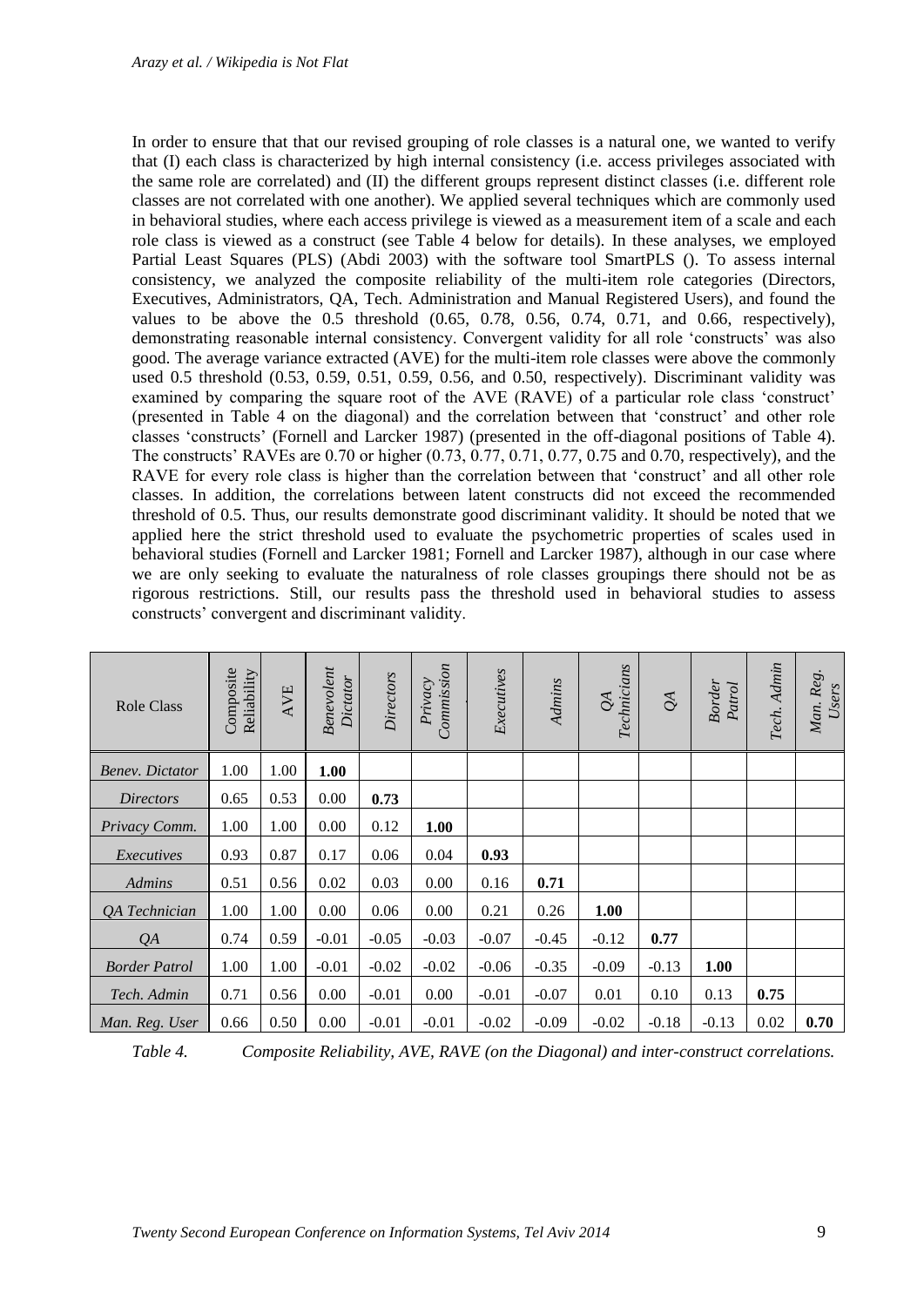#### **3.2 Determining Wikipedia's Organizational Structure**

After confirming that our grouping of access privileges into role classes exhibits convergent and discriminant validity, we analyzed the superior-subordinate relationships between role classes to determine Wikipedia's organizational chart. Roles are tools employed to establish social structure and defined power relationships [\(Baker and Faulkner 1991\)](#page-13-6). For example, in Wikipedia a participant may rely on the role of an administrator in order to achieve social order and to sanction 'newbies' for failure to follow local norms. Examining social role ecologies, defined by the balance and relationships between roles, allows us to further our overall understanding of the organizational structure on online communities [\(Gleave et al. 2009\)](#page-13-3). Our analysis is based primarily on the relationships between access privileges, as they are described on Wikipedia's pages. These descriptions of users' privileges suggest there are various types of superior-subordinate relationships. First, a particular privilege can contain all of the rights of another access privilege and more, indicating a higher rank of the former privilege (e.g. 'filemovers' have the rights of 'users' and in addition can rename files); we refer to this relation type as "*Scope*". Second, a user who receives certain access privilege can automatically (or semi-automatically) be granted an additional privilege, also indicating higher position of the former privilege in the organizational ladder (e.g. 'sysop' is automatically granted other privileges such as 'rollback'); we term this relation "*Access*". Third, certain privileges have the rights of adding/removing other privileges, suggesting that the former privileges hold more organizational power (e.g. 'stewards' can add or delete access privileges such as 'oversight' or 'checkuser') ; we refer to this relationship type "*Granting*". Fourth, promotion to a higher access privilege may require as a prerequisite a lower access privilege (e.g. application to the 'checkuser' position is in practice open only to administrators, and also requires that the applicant provides a proof of identity); we term this relationship "*Promotion*". Table 5 describes the superiorsubordinate relations between role classes, and Figure 1 depicts the hierarchy of user groups resulting from these power relationships, as well as the number of participants performing the various roles.

| <b>Superior</b>       | <b>Subordinate</b>    | <b>Relation</b> | <b>Details</b>                                                        |
|-----------------------|-----------------------|-----------------|-----------------------------------------------------------------------|
| <b>Benevolent</b>     | Directors,            | Access          | Benevolent Dictator can choose to receive subordinate privileges (as  |
| Dictator              | Privacy Com.          |                 | well as all user access privileges).                                  |
|                       |                       | Scope           | Benevolent Dictator has the exclusive right to make some higher-      |
|                       |                       |                 | level decisions on community norms and policies                       |
| <b>Directors</b>      | <b>Security Force</b> | Granting        | Stewards are responsible for granting and revoking oversight and      |
|                       |                       |                 | checkuser access levels (no other group can make these changes).      |
|                       |                       | Access          | Stewards can also act as checkusers or oversighters, on wikis which   |
|                       |                       |                 | do not have active local members of those groups                      |
| Privacy               | <b>Security Force</b> | Scope           | The ombudsman acts as a mediator on complaints pertaining to          |
| <i>Commissioners</i>  |                       |                 | checkusers and others. The ombudsman is also in charge of educating   |
|                       |                       |                 | checkusers or others about the Foundation's privacy policy            |
|                       |                       | Granting        | When the privacy policy has been breached, the ombudsman may          |
|                       |                       |                 | recommend to the Board the removal of checkusers access privileges    |
| <b>Directors</b>      | <i>Administrators</i> | Granting        | Steward can grant (and remove) sysop or bureaucrat access levels on   |
|                       |                       |                 | wikis which do not have any local administrators.                     |
|                       |                       |                 | Stewards can also act as administrators on wikis which do not have    |
|                       |                       |                 | active local administrators                                           |
| <b>Security Force</b> | <b>Administrators</b> | Promotion       | Checkusers and oversight require more stringent application and       |
|                       |                       |                 | approval process (including the requirement to prove identity). While |
|                       |                       |                 | the application process does not formally require being an            |
|                       |                       |                 | administrator, in practice nearly all checkuser and oversight members |
|                       |                       | Scope           | were previously administrators                                        |
|                       |                       |                 | Oversight members may select whether the RevisionDelete extension     |
|                       |                       |                 | will be used as a suppression action that prevents administrator      |
|                       |                       |                 | access, or as an administrator action that any administrator can see  |
|                       |                       |                 | and modify (administrators only have access to the latter)            |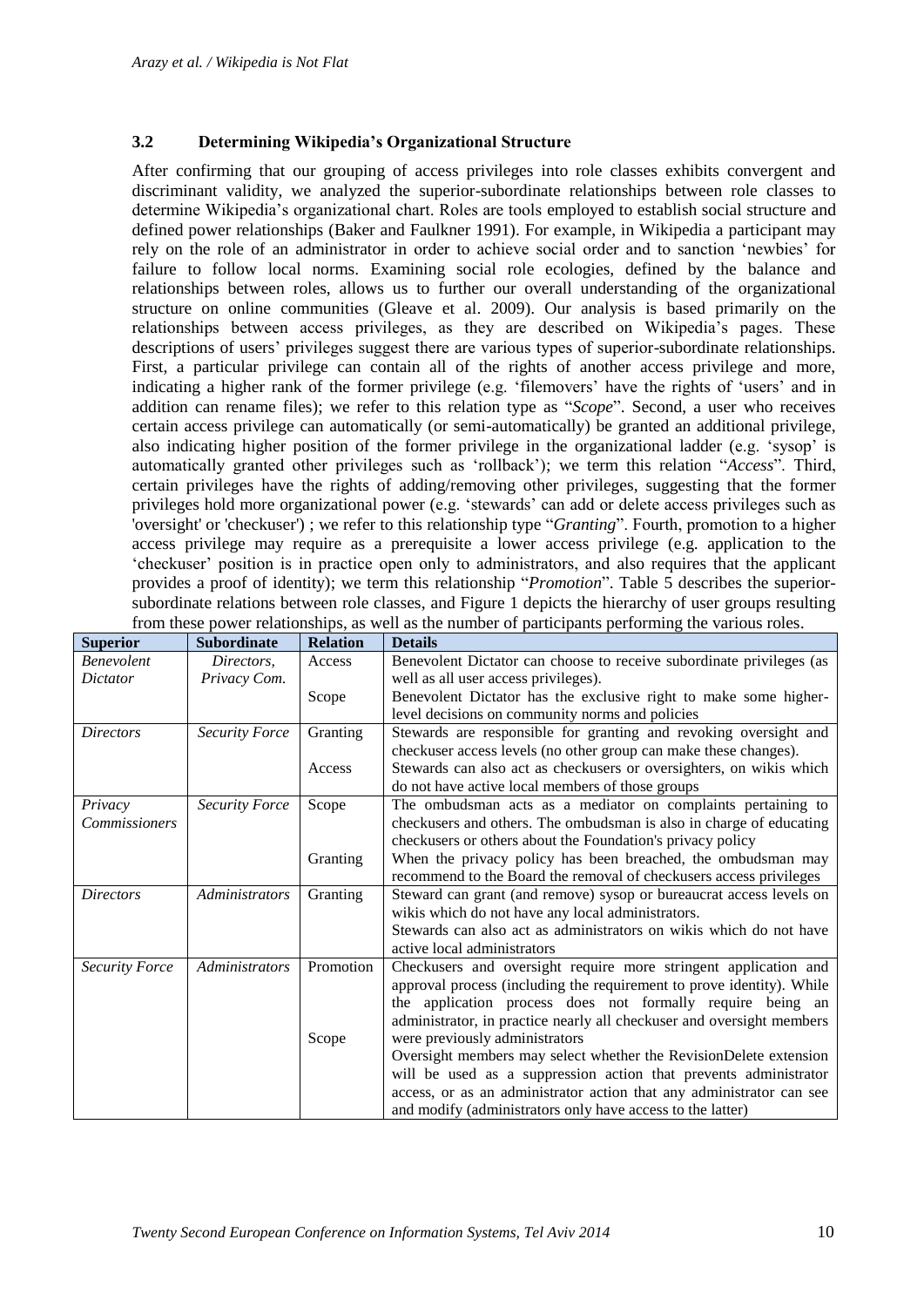| <i>Administrators</i> | QA Tech., QA,  | Access    | Administrators are given access to these subordinate privileges.       |  |  |  |  |
|-----------------------|----------------|-----------|------------------------------------------------------------------------|--|--|--|--|
|                       | Border Patrol, | Granting  | Superiors can grant and remove these subordinate privileges.           |  |  |  |  |
|                       | Tech. Admin.   | Scope     | Administrators have rights not available to subordinate roles (e.g.    |  |  |  |  |
|                       |                |           | administrators can move a file if the same file name exists on         |  |  |  |  |
|                       |                |           | Commons, but filemovers can't)                                         |  |  |  |  |
| QA Tech., QA,         | Man. Reg.      | Scope     | Members of the superior classes have all of the privileges of the      |  |  |  |  |
| Border Patrol,        | Users, New     |           | subordinate classes and more.                                          |  |  |  |  |
| Tech. Admin.          | Reg. Users     | Promotion | To be part of the superior classes, one needs to be a registered user, |  |  |  |  |
|                       |                |           | and apply for additional privileges                                    |  |  |  |  |
| Man. & New            | Unregistered   | Scope     | Superiors have all of the privileges of the subordinate privileges and |  |  |  |  |
| Reg. Users            | Users          |           | more                                                                   |  |  |  |  |

*Table 5. Superior-subordinate relationships between role classes.*



*Figure 1. Wikipedia's organizational chart. Thickness of borders corresponds to the number of participants performing the role. Note that it is not possible to determine the number of unregistered participants, since an IP address is cannot be linked to a single user.*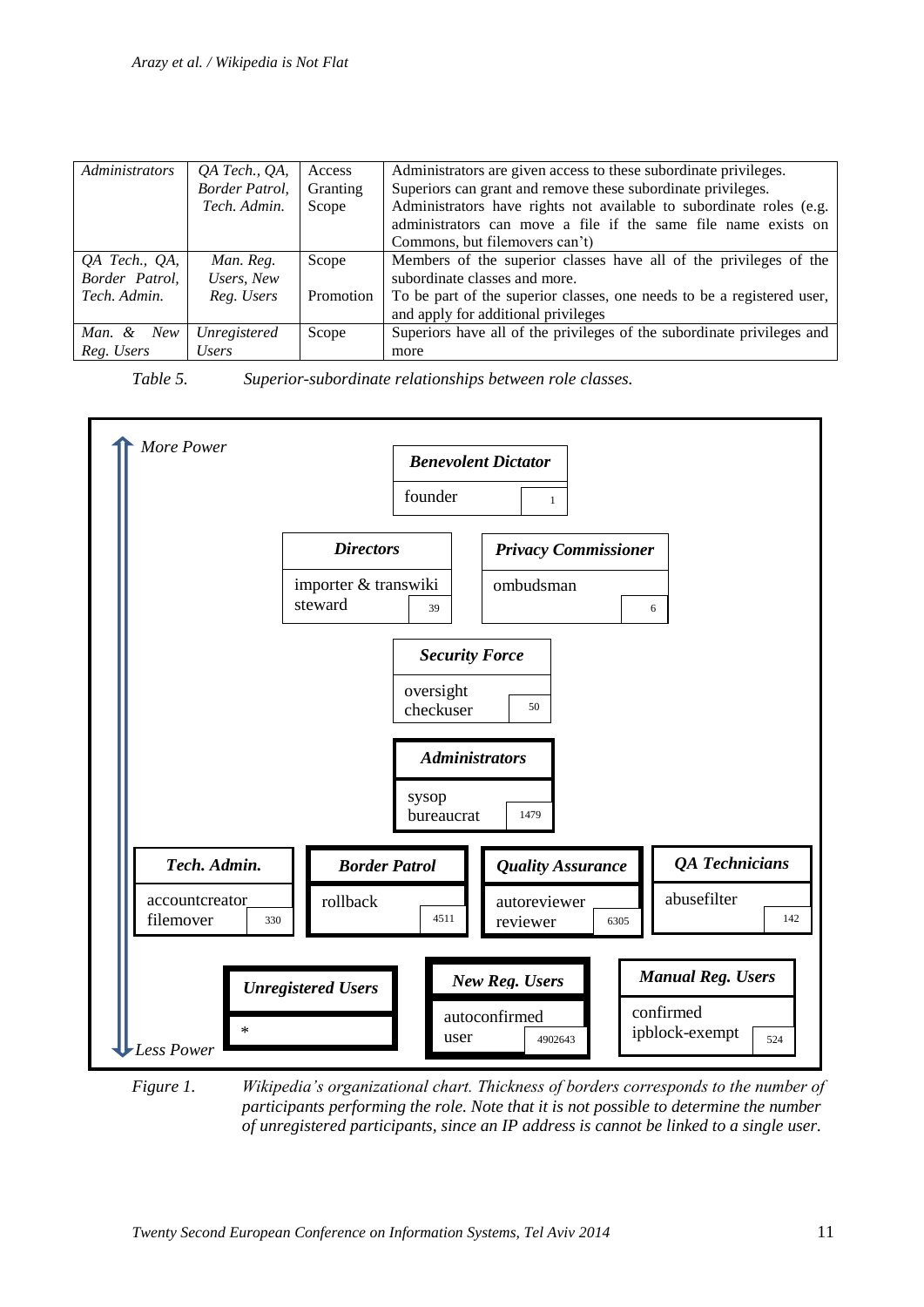### **4 Discussion and Conclusion**

Peer production initiatives represent a novel organizational model that is playing an increasing role in today's knowledge-based economy. Recent studies have demonstrated that work processes within online production communities deviate from the predictions of traditional organizational theory, highlighting the need to advance our understanding of the community-based model. The creation and maintenance of online production communities depend on the complex ecology created by the interaction of social roles. Roles within online communities are essential for quality assurance, coordination, and conflict resolution processes. An understanding of these social roles and clearly defining them allows us to simplify complex systems, compare between different social settings, and thus is a critical step in the analysis of work processes within online communities [\(Gleave et al. 2009\)](#page-13-3).

Online production communities, and Wikipedia in particular, are based on egalitarian principles. Their organizational structure has been likened to the layers of an onion, the outside representing occasional contributors at the periphery and the internal layers as the active community core. Online communities often reject traditional notions of power and expertise and describe transitions from the periphery to the core in terms of increasing responsibilities, rather than power. That it, insiders are viewed as facilitators of the community, rather than managers.

However, such online communities – despite the public reputation for openness and democratic practices - do not avoid the formation of hierarchy. [\(Dean 2001\)](#page-13-16) critiqued the popular notion that ''the infotainment society'' realizes democratic ideas by erasing political hierarchy, and argued that online communities are dominated by tech-savvy individuals forming a ''technocracy''. Recent accounts of Wikipedia describe the beaurocratic structure that has arisen in recent years [\(Butler et al. 2008\)](#page-13-2). For example, [Gleave et al. \(2009\)](#page-13-3) refers to the community's core as "positions of power and authority" and the emerging organization as a "hierarchy of administrators and arbiters"; [Hartelius \(2010\)](#page-13-17) describes Wikipedia as a ''technocratic hierarchy" and the peer-production process as "contentious struggle over authority" (p. 507); and [Niederer and Van Dijck \(2010\)](#page-14-12) write that "Wikipedia has a refined hierarchical structure in which contributing administrators, registered users, anonymous users and 'bots' all have a distinct rank in an orderly system (p. 1369) and refer to Wikipedia as "disciplinary system of power distribution" (p. 1373); they call the core contributors "elite" and describe Wikipedia roles in terms of their power and authority. The argument is that such a hierarchical structure is essential for coordinating the massive task of Wikipedia work [\(Burke and](#page-13-18)  [Kraut 2008\)](#page-13-18) and that "without the implementation of this strict hierarchical content management system, Wikipedia would most likely have become a chaotic experiment" [\(Niederer and Van Dijck](#page-14-12)  [2010\)](#page-14-12) (p. 1372).

The primary contribution of our study is in delineating Wikipedia's organizational structure. We performed a large-scale analysis of all of Wikipedia contributors to find that Wikipedian's could be classified into twelve role classes. The grouping of access privileges into these higher-order role classes allows us to tie the results of our study to more general constructs that transcend the particular settings of our study. Furthermore, our analysis demonstrated how these role classes are organized in power relationships, forming Wikipedia's hierarchy.

Most of the prior accounts of roles in online communities have used interpretive methods for role discovery. Although these studies have identified several important roles in online groups, there are additional roles that cannot be identified with a strictly interpretive approach. Alternative approaches for role identification that have been employed to study Wikipedia include the analysis of: social network [\(Gleave et al. 2009;](#page-13-3) [Welser et al. 2011\)](#page-14-11); editing tasks [\(Liu and Ram 2011\)](#page-14-10); and personal awards [\(Kriplean et al. 2008\)](#page-13-8). Our approach has been based on the analysis of Wikipedia access privileges and has the advantages of: (I) working with roles that have a clear meaning and are recognizable in the community (as opposed to the network- and task-based approaches that produce patterns that are difficult to interpret); (II) lending itself to the analysis of power relationships (difficult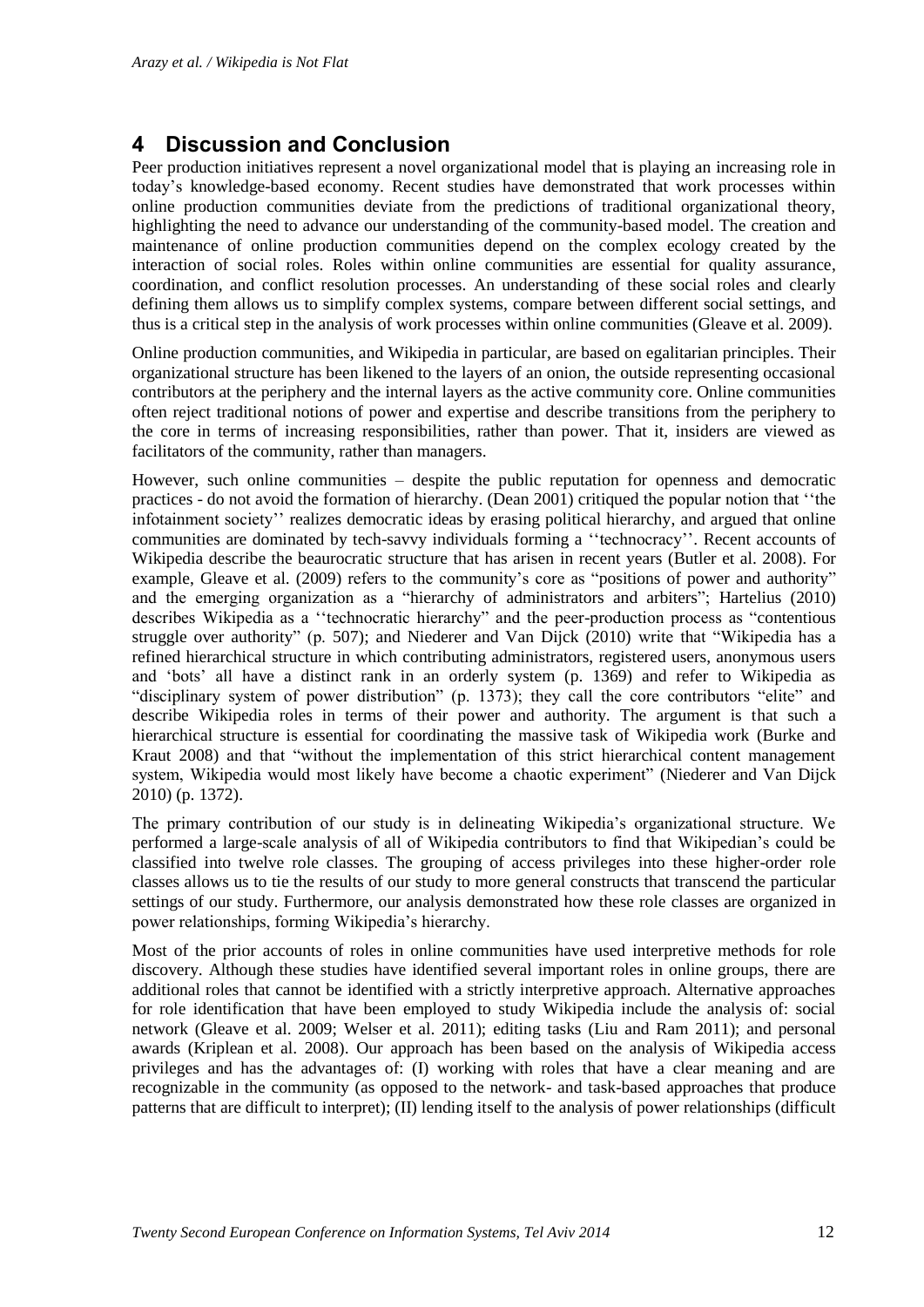with the other approaches); and (III) providing a comprehensive picture that includes all community members (as opposed to approaches that are based on awards that are granted to only few members).

Our findings have important implications for both theory and practice. In terms of theory, our findings describe the organizational structure that characterizes a mature and large community such as Wikipedia, which is substantially more elaborate than extant one-dimensional models, e.g. coreperiphery model [\(Amrit and van Hillegersberg 2010\)](#page-12-1) or the 'reader-to-leader' framework [\(Preece and](#page-14-14)  [Shneiderman 2009\)](#page-14-14). In addition, to the best of our knowledge our work provides the first empirical account for the hierarchical structure of Wikipedia, contributing to organizational theory on community governance. Findings from our study can also inform practitioners, as the mapping of participants to one or more role categories can help designers and managers of computer-mediated social spaces to focus on meta-level management tasks, such as monitoring the relative proportions of roles [\(Gleave et al. 2009\)](#page-13-3). Particularly relevant for the Wikipedia community, our findings can help contributors who often get lost in the beaurocratic maze to understand the complex social structure of their community. Furthermore, our results may force Wikipedians to come to terms with the discrepancy between their ideal community structure and the hierarchy that emerged in practice. An understanding of Wikipedia's structure is of particular importance, given the recent suggestions that Wikipedia is in decline as a result of its cumbersome role ecology [\(Halfaker et al. 2013\)](#page-13-19).

In conclusion, our study delineates organizational roles within Wikipedia and provides an account of then power relationships between these roles. As a preliminary investigation of Wikipedia's organizational structure, our work has several limitations. First, while access privileges provide a useful identifier for roles, other types of data (e.g. details on users' personal pages, personal awards, activity patterns) could be employed to provide a fuller representation of roles within Wikipedia. Second, our study was performed within the context of one community and further research is warranted in order to generalize our findings. We plan to address these limitations in our future research and intend to develop a refined framework of power relationships in online communities.

### **Acknowledgements**

The authors thank Adam Balila for his work on data extraction and analysis. This research was supported in part by the Canadian Social Science and Humanities Research Council (SSHRC; Ref. IG 435-2013-0624), as well as by the Corporate & Community project funded by the Spanish Ministry of Economy and Competitiveness (MINNECO INNPACTO; Ref. IPT-2011-0871-430000).

### **5 References**

- <span id="page-12-4"></span>Abdi, H. (2003). Partial Least Squares Regression. In Encyclopedia for Research Methods for the Social Sciences, Lewis-Beck, Bryman, Futing (eds), Thousand Oaks, Sage CA:7109-7795
- <span id="page-12-2"></span>Amaral, L.A.N., Uzzi, B. (2007). Complex systems - a new paradigm for the integrative study of management, physical, and technological systems. Management Science, 53 (7):1033-1035
- <span id="page-12-1"></span>Amrit, C., van Hillegersberg, J. (2010). Exploring the impact of socio-technical core-periphery structures in open source software development. Journal of Information Technology, 25 (2):216-229
- <span id="page-12-0"></span>Arazy, O., Nov, O., Patterson, R., Yeo, L. (2011). Information quality in Wikipedia: The effects of group composition and task conflict. Journal of Management Information Systems (JMIS), 27  $(4):71 - 98$
- <span id="page-12-3"></span>Arazy, O., Stroulia, E., Ruecker, S., Arias, C., Fiorentino, C., Ganev, V., Yau, T. (2010). Recognizing contributions in wikis: Authorship categories, algorithms, and visualizations. Journal of the American Society for Information Science and Technology (JASIST), 61 (6):1166-1179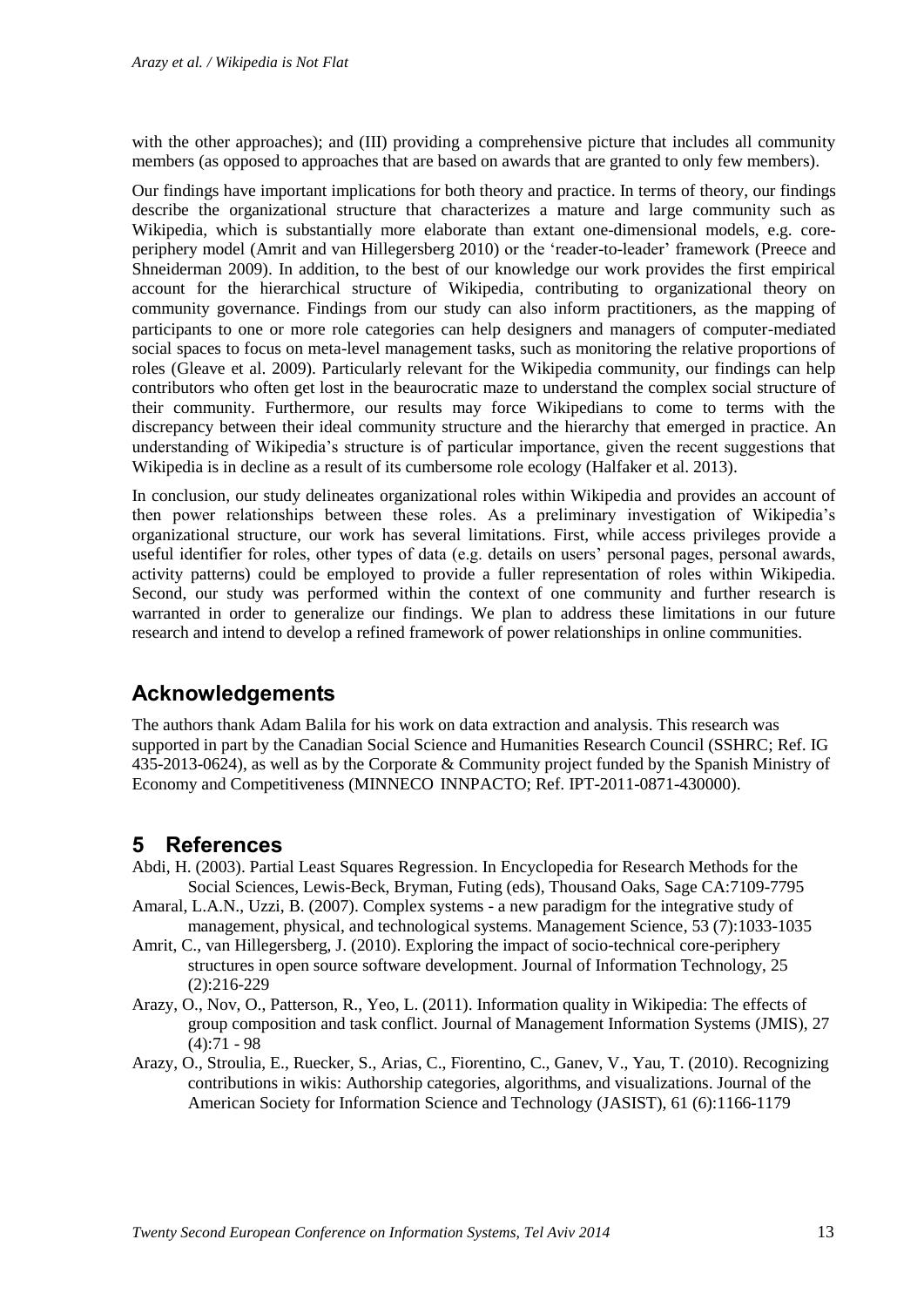- <span id="page-13-4"></span>Arazy, O., Yeo, L., Nov, O. (2013). Stay on the Wikipedia Task: when task-related disagreements slip into personal and procedural conflicts. Journal of the American Society for Information Science and Technology (JASIST), 64 (8):1634–1648
- <span id="page-13-6"></span>Baker, W.E., Faulkner, R.R. (1991). Role as resource in the Hollywood film industry. American Journal of Sociology 97 (2):279-309
- <span id="page-13-0"></span>Benkler, Y. (2006). The wealth of networks: How social production transforms markets and freedom. Yale Univ Press,
- <span id="page-13-5"></span>Blau, J.R., Coser, R.L., Goodman, N. (1995). Social Roles & Social Institutions. Transaction Publishers, New Jersey, USA
- <span id="page-13-7"></span>Borgatti, S.P., Everett, M.G. (2000). Models of core/periphery structures. Social Networks, 21 (4):375-395
- <span id="page-13-18"></span>Burke, M., Kraut, R. Mopping up: modeling wikipedia promotion decisions. In: Proceedings of the 2008 ACM conference on Computer supported cooperative work (CSCW), San Diego, California, USA, November 8–12, 2008 2008. ACM, pp 27-36
- <span id="page-13-2"></span>Butler, B., Joyce, E., Pike, J. Don't look now, but we've created a bureaucracy: the nature and roles of policies and rules in wikipedia. In: Proceedings of the CHI conference on human factors in computing systems, Florence, Italy, April 5-10, 2008 2008. ACM, pp 1101-1110
- <span id="page-13-9"></span>Butler, B., Sproull, S., Kiesler, S., Kraut, R.E. (2007). Community effort in online communities: who does the work and why. In: Weisband S (ed) Leadership at a Distance Research in TechnologicallySupported Work. Lawrence Erlbaum Associates, London UK, pp 171-194
- <span id="page-13-12"></span>Callero, P.L. (1994). From role-playing to role-using: Understanding role as resource. Social Psychology Quarterly, 57 (3):228-243
- <span id="page-13-11"></span>Dahlander, L., O'Mahony, S. (2011). Progressing to the center: Coordinating project work. Organization Science, 22 (4):961-979
- <span id="page-13-16"></span>Dean, J. (2001). From Technocracy to technoculture. Theory & Event 5 (1)
- <span id="page-13-15"></span>Fornell, C., Larcker, D. (1981) Evaluating structural equation models with unobservable variables and measurement error. Journal of Marketing Research, 18 (1):39-50
- <span id="page-13-14"></span>Fornell, C., Larcker, D. (1987). A second generation of multivariate analysis: Classification of methods and implications for marketing research. Review of marketing 51:407-450
- <span id="page-13-1"></span>Forte, A., Larco, V., Bruckman, A. (2009). Decentralization in Wikipedia governance. Journal of Management Information Systems (JMIS), 26 (1):49-72
- <span id="page-13-13"></span>Geiger, R.S. Are computers merely supporting cooperative work: towards an ethnography of bot development. In: Proceedings of the 16th conference on computer supported cooperative work (CSCW'2013), San Antonio, Texas, USA, February 23-27, 2013 2013. ACM, pp 51-56
- <span id="page-13-3"></span>Gleave, E., Welser, H.T., Lento, T.M., Smith, M.A. A conceptual and operational definition of'social role'in online community. In: 42nd Hawaii International Conference on System Sciences (HICSS'09), 2009. IEEE, pp 1-11
- <span id="page-13-19"></span>Halfaker, A., Keyes, O., Taraborelli, D. Making peripheral participation legitimate: reader engagement experiments in wikipedia. In: Proceedings of the 16th conference on computer supported cooperative work (CSCW'2013), San Antonio, Texas, USA, February 23-27, 2013 2013. ACM, pp 849-860
- <span id="page-13-17"></span>Hartelius, E.J. (2010) Wikipedia and the emergence of dialogic expertise. Southern Communication Journal, 75 (5):505-526
- <span id="page-13-10"></span>Kane, G.C., Johnson, J., Majchrzak, A. (in press). Emergent Lifecycle: The Tension Between Knowledge Change And Knowledge Retention In Open Online Co-production Communities. Management Science.
- <span id="page-13-8"></span>Kriplean, T., Beschastnikh, I., McDonald, D.W. Articulations of wikiwork: uncovering valued work in wikipedia through barnstars. In: Proceedings of the 2008 ACM conference on Computer supported cooperative work, San Diego, CA, USA, 2008. ACM, 1460573, pp 47-56. doi[:http://doi.acm.org/10.1145/1460563.1460573](http://doi.acm.org/10.1145/1460563.1460573)